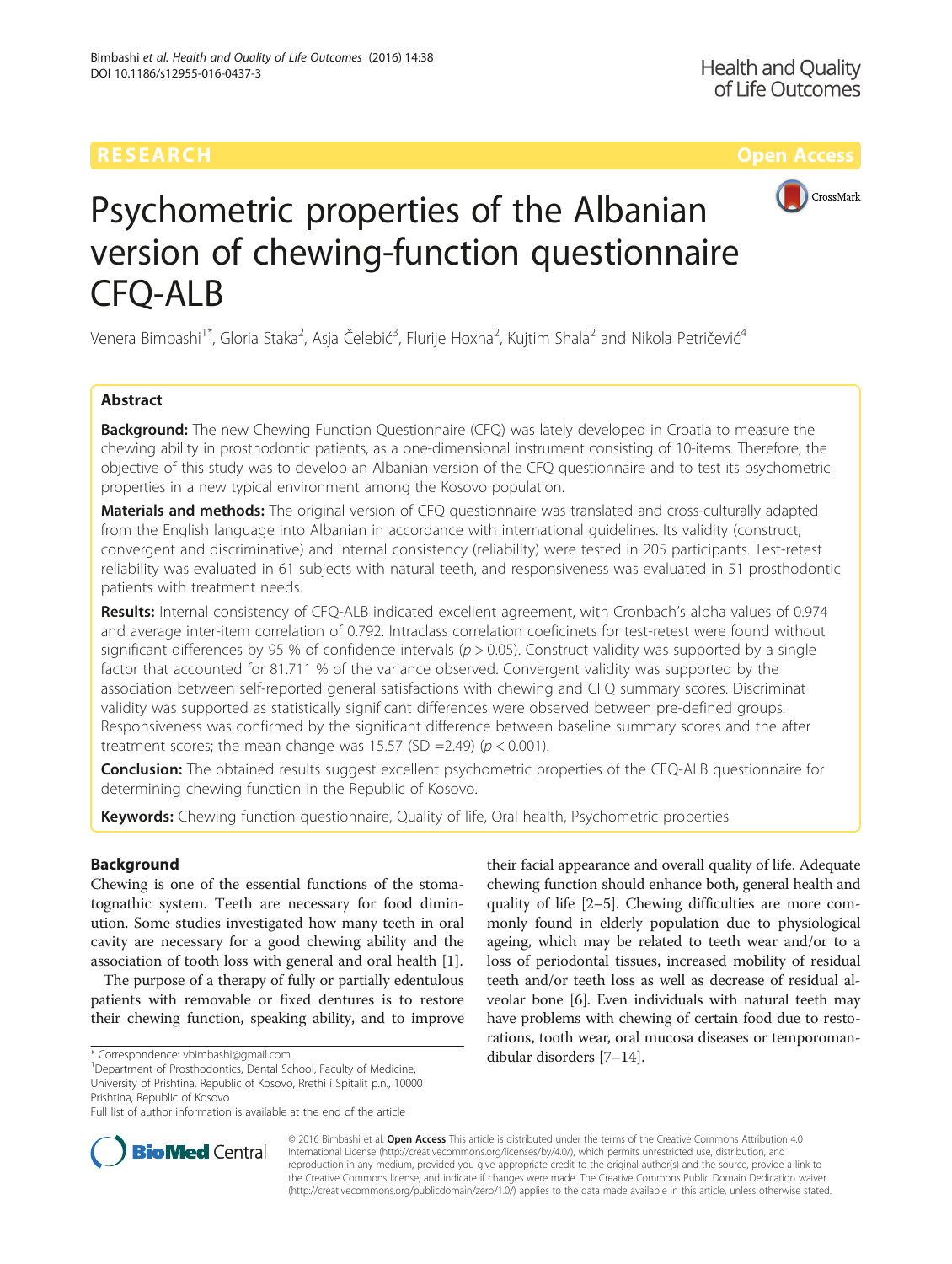A number of objective methods have been attempted to evaluate chewing performance, all of which require trained staff with specific materials and instruments. Additionally, the aforementioned methods are considered as expensive procedures and impractical for everyday practice due to considerable consumption of time. Nevertheless, the measurement of the chewing function has been widely studied, by classical single sieving test and multiple sieve methods with natural test food (salted peanuts, carrots, almond, soya bean, coffee beans, and so forth) or artificial test food (gelatin, silicone impression materials, mixture of calcium carbonate, irreversible hydrocolloid/alginate). Also, a colorimetric determination has been used which evaluated chewing performance by using color changeable chewing gums [[15](#page-7-0)–[17\]](#page-7-0).

In literature one of the most commonly accepted instruments for measuring the impact of oral problems on oral health related to quality of life (OHRQoL) is the crossculturally adapted questionnaire with excellent psychometric properties: Oral Health Impact Profile (OHIP) (3). The Mandibular Function Impairment Questionnaire (MFIQ), Jaw Functional Limitation Scale (JFLS) and General Oral Health Assessment Index (GOHAI) are multidimensional questionnaires which contain items related to dental tissues and their impact on function of the lower jaw and its difficulty on chewing different types of food, which also contain psychosocial components [[18](#page-7-0)–[20\]](#page-7-0).

Previous studies utilized different questionnaires for assessing chewing function, where individuals were asked to assess using a visual-analog scale, their chewing ability of different kind of food. One of those questionnaires was the Food Intake Questionnaire, which assesses the chewing ability categorizing different foods, mostly with Japanese food and their level of chewiness [[21\]](#page-7-0). However, there are no data for the measurement of its psychometric properties in the original study, or in other populations. Furthermore, Sato et al., had used a questionnaire for self-evaluation of chewing function of complete denture wearers in the Japanese population, which is related to chewing different types of Japanese food [\[22\]](#page-7-0). Kazuyoshi et al., in 2009 have tested the psychometric properties of the same questionnaire for partial removable denture wearers [\[23\]](#page-7-0). Nevertheless, the psychometric properties of the same questionnaire were not further tested in other cultural environments because Japanese food is not an everyday food and widely used.

The Jaw Functional Limitation Scale (JFLS) questionnaire was developed in 2008 by the Swedish researchers Ohrbach et al., and was used in patients with temporomandibular disorders [\[19](#page-7-0)]. There are two versions of the above questionnaire; the long version containing 20 questions and a short version with 8 questions. Both questionnaires measure constructs limitations when chewing, lower jaw functional mobility, verbal and emotional expression.

Recently the new Chewing Function Questionnaire (CFQ), designed to measure the chewing ability in prosthodontic patients, was developed in Croatia, as a simple and one-dimensional instrument consisting of 10-items [[24\]](#page-7-0). The original instrument of the CFQ consists of items related to textures of different types of food, such as softness, stickiness, hardness, and so forth. Also to difficulties when biting different foods (food incision) or feeling insecure while chewing, and food catching or remaining stuck in teeth or dentures during or after meals. However, the CFQ is appropriate for western food cultural milieu, and not for the vegetarians or individuals with different eating habits [\[24\]](#page-7-0).

It is important for both patients and dentists to make a quality assessment of all types of denture without using any special equipment or without consuming a lot of time. The most important part of measuring chewing function efficiency should be based on the patients' perceptions. The Republic of Kosovo is comprised mainly of ethnic Albanian population, with Albanian being the country's official language. Since this measure has not been validated in the Albanian language, the aim of this study was to develop the Albanian language version of the Chewing Function Questionnaire and to test its psychometric properties in a typical cultural environment in the Republic of Kosovo.

#### Methods

#### Participants

A sample of 205 subjects, aged from 19 to 86 years participated in this study. The study was approved by the Ethics Committee of the University Dentistry Clinical Center of Kosovo. Informed consent was obtained from each subject participating in this study. The sample was divided into four groups. Group A comprised of randomly selected employees of Raiffeisen Bank in Prishtina, with natural teeth (NT,  $n = 36$ ). Group B comprised of dental students with natural teeth (NT,  $n = 61$ ), who were examined by a specialist of prosthodontics; the examination results indicated that none of the dental students required dental treatment. Group C a convenience sample comprised prosthodontics patients  $(n = 57)$  who already had prosthetic restorations that were not older than one year, and they were satisfied with them. Twenty-seven of them had fixed partial dentures (FPD) (C1;  $n = 27$ ) and thirty had removable dentures (RD) (C2;  $n = 30$ ). Group D included prosthodontics patients (D;  $n = 51$ ) asking for prosthodontic treatment. Specialist of prosthodontics assessed that 31 patients (D1) needed FPD and 20 patients needed RD (D2). Groups C and D were selected at the Department of Prosthodontics, Dental School, Faculty of Medicine, University of Prishtina and Private Dental Clinic GS,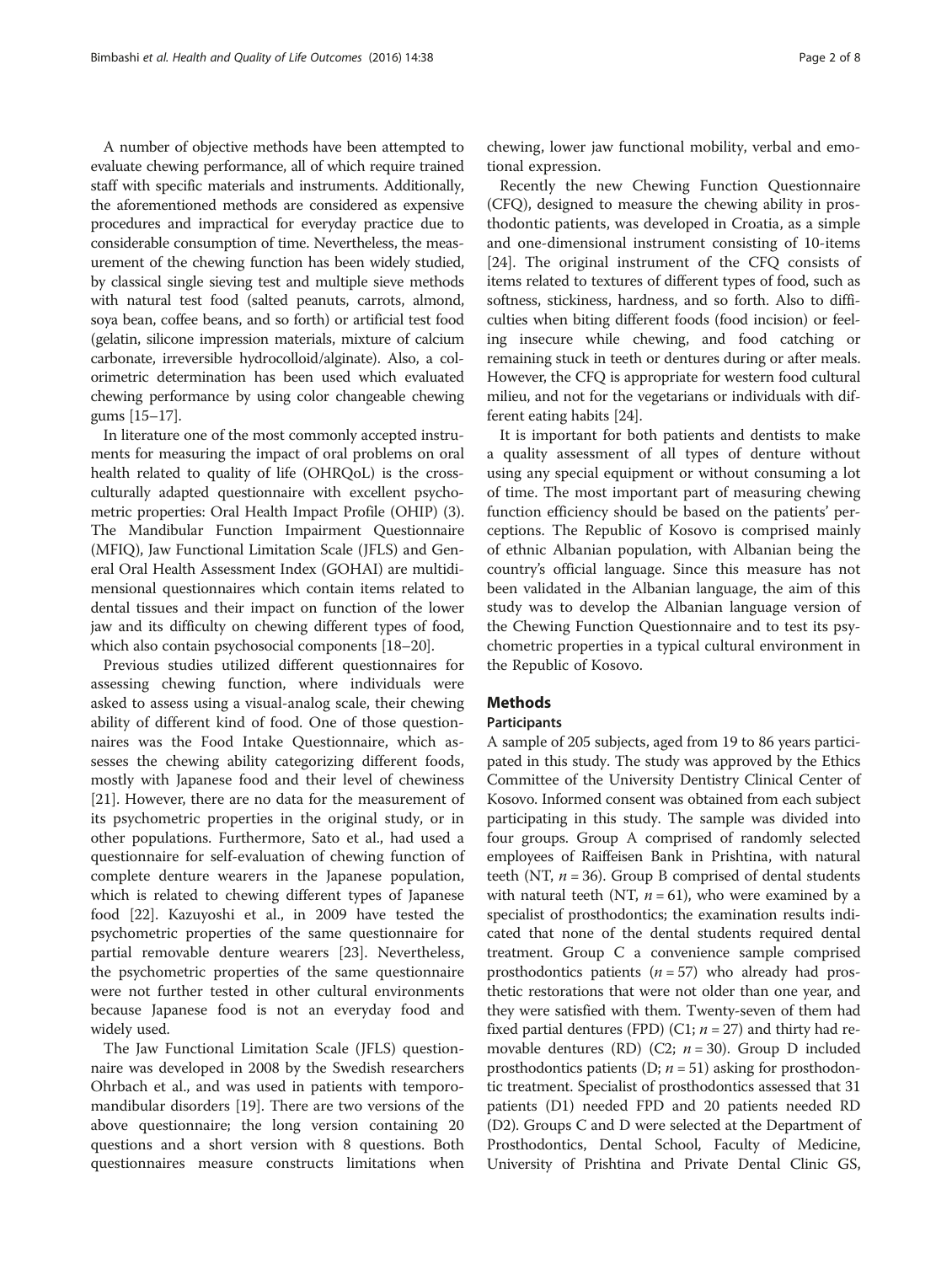<span id="page-2-0"></span>Prishtina in Kosovo. Both prosthodontic sample groups (C,D) were interviewed, whereas the two first sample groups (A,B) with natural teeth self-administered the CFQ questionnaire and were supervised by three dentists. For each question, subjects were asked how frequently they have experienced chewing difficulties, using ordered coded pseudo continuous response categories; 0 = never,  $1 =$  hardly ever,  $2 =$  occasionally,  $3 =$  fairly,  $4 =$  very often or extreme difficulties. Zero indicates the absence of any chewing difficulties and higher scores indicate more impaired chewing function. Ten items of CFQ can sum up to give a CFQ summary score, with lower scores representing satisfaction with their chewing function and higher scores representing impaired chewing function. Besides the CFQ questionnaire, the subjects also answered another question related to their general satisfactions with chewing, using a 5-point Likert scale that ranged from 5 (excellent) to 1 (unsatisfactory).

#### Translation and cultural adaption

The original version of the CFQ was translated from the English language into Albanian according to the accepted techniques, already used in earlier validation studies of Oral Health Related to Quality of Life [\[5](#page-7-0), [25](#page-7-0), [26\]](#page-7-0). The original edition which contained 10 items was translated into the Albanian language by a qualified and experienced translator who possesses excellent knowledge of dental terminology and interpretation. Furthermore, two other dentists with excellent proficiency in English were also involved for the translation of several terms. After being translated, the CFQ-ALB was edited by three other

dentists, (Dental School, Faculty of Medicine, University of Prishtina), with an excellent knowledge of both Albanian and English language. The translation was done individually and then the last version was incorporated into the final version. Further, the final version was backtranslated into English by another qualified freelance translator, in collaboration with two other Kosovar dentists with excellent knowledge of English. The final version translated back to English was evaluated independently by a professor from the Dental School, University of Zagreb, with an excellent proficiency of English and also by a native English language speaker. There were no significant differences between the back translated and the original questionnaire. Considering that there were no dissimilarities in the implication of the items which were observed, the final translation was considered to be adequate for its further use. To test the clarity of the CFQ items in the Albanian language, a pilot study was performed with 20 prosthodontic patients (age 25 to 59 years). Patients were asked whether they had any difficulties understanding and answering the items of the questionnaire. All items were understood clearly, without any difficulties.

#### Data analysis

#### **Reliability**

The internal consistency of the questionnaire and the testretest reliability were assessed. Internal consistency of the CFQ was assessed by the Cronbach's alpha coefficient and inter-item correlation for all groups and also independently for each group [[27](#page-7-0)]. All 205 subjects were included

Table 1 Sample overview (number, age, and gender), data-collection methods, sampling strategies and research purpose – CFQ in Albanian language

| Sample                                                                                                                                                                 | Sample type | Data collection                                  | $\mathcal N$ | Age mean<br>(SD) | Age range | % women | Type of investigation                                                                           |
|------------------------------------------------------------------------------------------------------------------------------------------------------------------------|-------------|--------------------------------------------------|--------------|------------------|-----------|---------|-------------------------------------------------------------------------------------------------|
| (A) General population<br>Natural teeth - NT ( $n = 36$ )                                                                                                              | Random      | Ouestionnaire<br>self-administered<br>supervised | 36           | 33.58 (6.11)     | $25 - 44$ | 50.00   | Internal consistency<br>Convergent validity<br>Discriminate validity                            |
| (B) Dental Students<br>Natural teeth - NT ( $n = 61$ )                                                                                                                 | Consecutive | Ouestionnaire<br>self-administered<br>supervised | 61           | 22.13 (0.46)     | $21 - 23$ | 60.65   | Internal consistency<br>Test-retest reliability<br>Convergent validity<br>Discriminate validity |
| (C) Prosthodontic patients<br>$(n = 57)$ (C1, C2)<br>(C1) Fixed Partial Dentures<br>$(FPD)$ $(n = 27)$<br>(C2) Removable dentures<br>$(RDs)$ $(n = 30)$                | Convenience | Ouestionnaire<br>interview                       | 57           | 49.92 (14.52)    | $20 - 86$ | 49.12   | Internal consistency<br>Convergent validity<br>Discriminate validity                            |
| (D) Prosthodontic patients with a<br>treatment need $(n = 51)$ (D1, D2)<br>(D1) Fixed Partial Dentures<br>(FPD) $(n = 31)$ (D2) Removable<br>dentures (RDs) $(n = 20)$ | Convenience | Ouestionnaire<br>interview                       | 51           | 49.50 (16.13)    | $19 - 73$ | 50.98   | Internal consistency<br>Convergent validity<br>Discriminate validity<br>Responsiveness          |

A General population- Natural teeth; Raiffaisen Bank – Prishtina

B Dental Students - Natural teeth; Dental School, Faculty of Medicine, University of Prishtina

C,D Prosthodontic patients - Department of Prosthodontics, Dental School, Faculty of Medicine University of Prishtina and Private Dental Clinic GS, Prishtina, Kosovo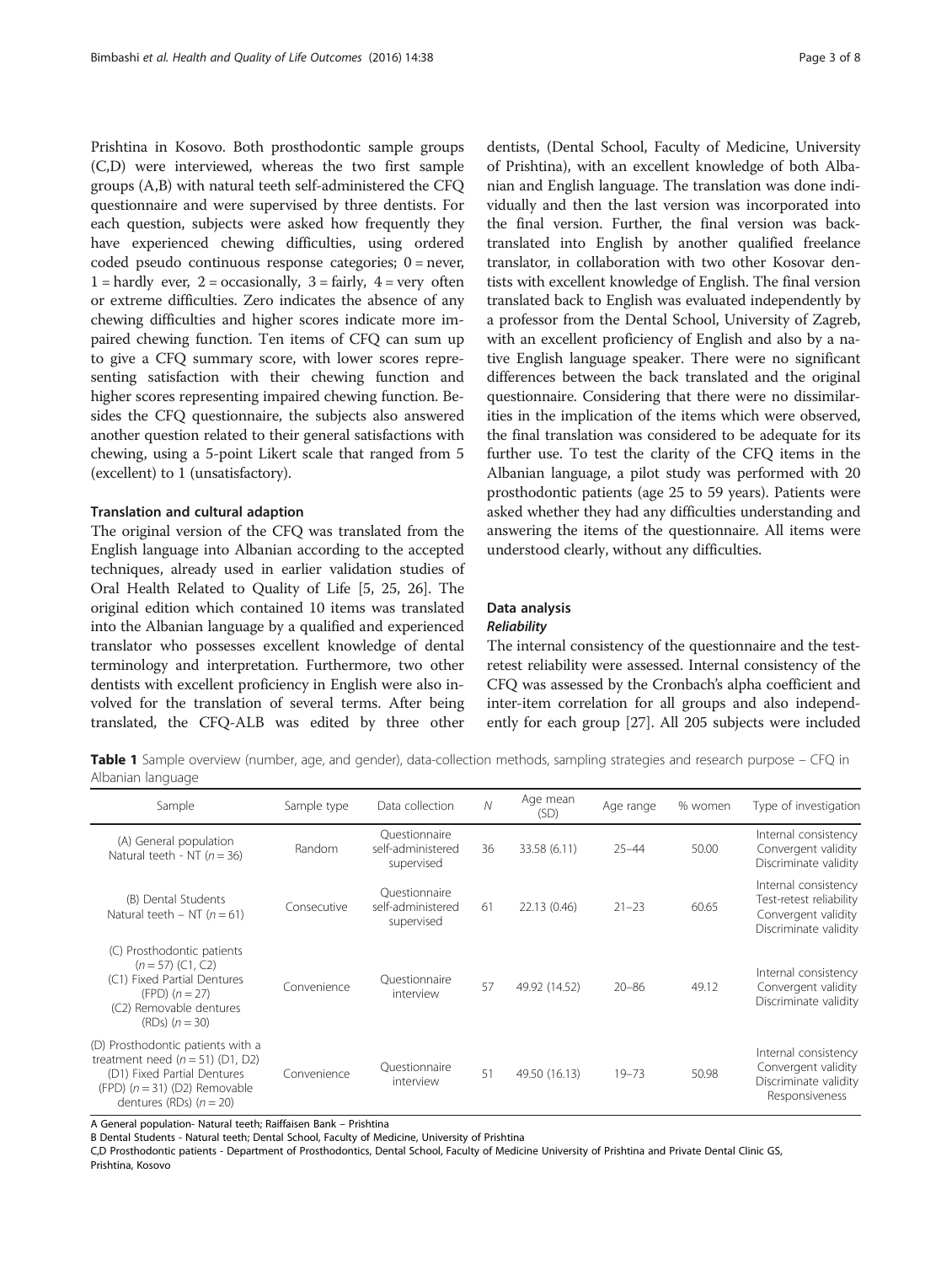<span id="page-3-0"></span>while testing the internal consistency. The Cronbach's alpha values > 0.75 indicates excellent outcome; whereas, values between 0.40 and 0.75 are considered to have fair to good reliability, and values of < 0.40 are considered as poor reliability [[27](#page-7-0)]. The test-retest reliability was measured only in group B (Table [1](#page-2-0)). Participants completed the questionnaire two times within a two-week period; meanwhile no orofacial or dental treatments were conducted. The Intraclass correlation coefficient – ICC according to the Fleiss's and Shrout were computed [\[28\]](#page-7-0). The high values of ICC > 0.80 indicated excellent agreement, the range from 0.61 to 0.80 indicated good agreement, 0.41- 0.60 moderate agree-ment and the values <0.40 indicated poor agreement [\[29](#page-7-0)].

#### Validity

Validity was investigated by evaluating construct, convergent and discriminat validity [\[30\]](#page-7-0). All subjects were included. Exploratory factor analysis (EFA) was used to assess the factor structure of the CFQ-ALB. The factor extraction criterion was eigen value more than 1. An item is considered to have loaded onto a factor when the factor loading exceeded 0.30. Due to the small number of participants, we did not perform a confirmatory factor analysis. The Bartlett's test of sphericity, scree plot, and the Kaiser-Mayer-Olkin (KMO) test were used [[31](#page-7-0), [32](#page-7-0)]. Convergent validity was determined by Spearman's rank correlation between self-reported general satisfaction with chewing' and the CFQ summary scores. Discriminant validity was evaluated using one-way analysis of variance and Sheffe post-hoc tests, by determining whether patients with natural teeth (A, B), fixed partial dentures (C1, D1) and removable dentures (C2, D2) significantly

Table 2 Results obtained for the CFQ - ALB

different from one another. The natural teeth group (A,B) was expected to have lower CFQ summary scores in comparison to fixed partial denture group (C1, D1) and the removable denture group (C2, D2).

#### Responsiveness

Responsiveness was tested on fifty-one prosthodontic patients with a treatment need [\[33](#page-7-0)]. They completed the questionnaire twice; prior to the treatment and a month after they had received new dentures. One month period was considered acceptable for the patients to adapt to their new prosthodontic restorations. Responsiveness was tested using the paired  $t$ -test and by calculating the standardized response mean and the effect size [[34](#page-7-0)]. According to Cohen, the effect size >0.80 is considered large, 0.50 moderate and the effect size < 0.20 is considered small. Satisfactory changes, i.e. improvement of the chewing ability after receiving new prosthodontic restoration was expected. The standardized effect size was computed as following: (baseline score of CFQ - after treatment score)/ standard deviation of the baseline CFQ score [\[35\]](#page-7-0).

The survey data were organized and analyzed using SPSS 19 for Windows (SPSS Inc., Chicago, Illinois, USA) and MS Excel (Microsoft Office, Windows 2007, USA). The significance level was set at 95 % probability ( $p < 0.05$ ).

#### Results

The overview of the present study, data-collection methods with sampling strategies and research purpose – CFQ in the Albanian language in the Republic of Kosovo are accessible in Table [1](#page-2-0).

| CFQ item                                                                                                             | Mean SD |      | Corrected item-total<br>correlation | Cronbach's Alpha<br>if item deleted | Factor<br>loading |
|----------------------------------------------------------------------------------------------------------------------|---------|------|-------------------------------------|-------------------------------------|-------------------|
| 1. Have you had any difficulty chewing apples/raw carrots or foods of similar<br>consistency?                        | 1.22    | 1.17 | 0.924                               | 0.968                               | 0.941             |
| 2. Have you had any difficulty chewing bacon/smoked ham/baked or fried firm<br>meat or foods of similar consistency? | 1.73    | 1.39 | 0.887                               | 0.970                               | 0.908             |
| 3. Have you had any difficulties chewing biscuits, crackers, tea biscuits or foods<br>of similar consistency?        | 1.11    |      | 1.06 0.924                          | 0.969                               | 0.942             |
| 4. Have you had any difficulty chewing fresh bread, doughnuts or foods of similar<br>consistency?                    | 1.01    | 1.03 | 0.917                               | 0.969                               | 0.936             |
| 5. Have you had any difficulty chewing nuts/walnuts/almonds/macadamia or<br>similar food?                            | 1.34    |      | 1.24 0.912                          | 0.969                               | 0.931             |
| 6. Have you had any difficulty chewing lettuce, raw cabbage or similar food?                                         | 1.03    | 1.06 | 0.909                               | 0.969                               | 0.930             |
| 7. Have you felt insecure when you are chewing?                                                                      | 1.22    | 1.15 | 0.901                               | 0.969                               | 0.923             |
| 8. Have you had any difficulty when biting different foods (food incision)?                                          | 1.27    | 1.20 | 0.886                               | 0.970                               | 0.910             |
| 9. Have you noticed food catching or food remaining sticked in your teeth<br>or dentures during or after meals?      | 1.80    |      | 1.00 0.646                          | 0.977                               | 0.694             |
| 10. Have you had any difficulty chewing chewing-gum?                                                                 | 1.42    |      | 1.42 0.874                          | 0.971                               | 0.896             |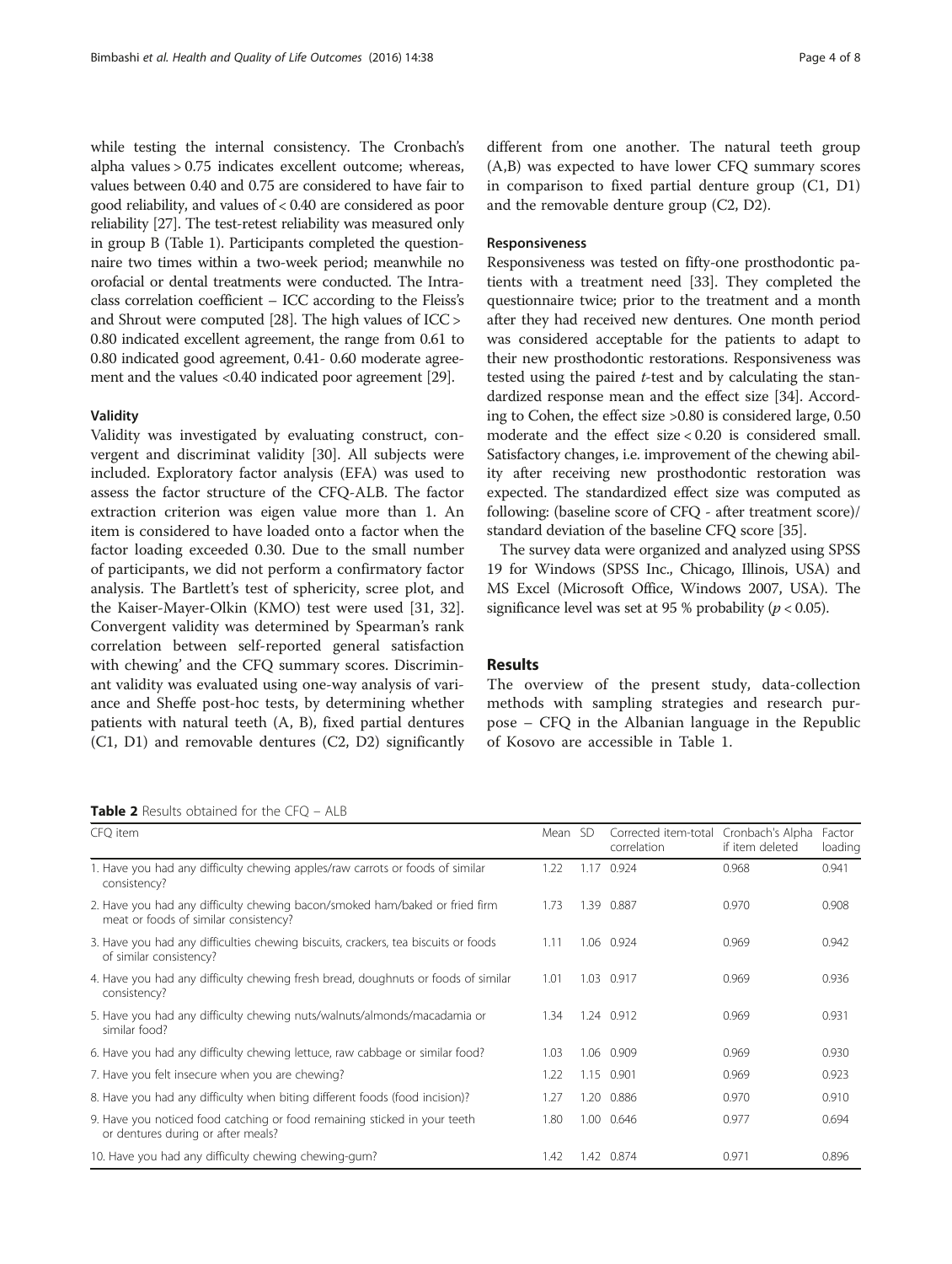|                | Q1    | Q <sub>2</sub> | Q <sub>3</sub> | Q4    | Q <sub>5</sub> | Q6    | Q7    | Q8    | Q9    | Q10   |
|----------------|-------|----------------|----------------|-------|----------------|-------|-------|-------|-------|-------|
| Q1             | 1.000 |                |                |       |                |       |       |       |       |       |
| Q <sub>2</sub> | 0.835 | 1.000          |                |       |                |       |       |       |       |       |
| Q3             | 0.886 | 0.840          | 1.000          |       |                |       |       |       |       |       |
| Q4             | 0.865 | 0.823          | 0.922          | 1.000 |                |       |       |       |       |       |
| Q5             | 0.866 | 0.849          | 0.879          | 0.873 | 1.000          |       |       |       |       |       |
| Q6             | 0.860 | 0.785          | 0.867          | 0.882 | 0.853          | 1.000 |       |       |       |       |
| Q7             | 0.868 | 0.802          | 0.840          | 0.850 | 0.839          | 0.865 | 1.000 |       |       |       |
| Q8             | 0.847 | 0.798          | 0.842          | 0.809 | 0.812          | 0.843 | 0.854 | 1.000 |       |       |
| Q9             | 0.631 | 0.567          | 0.584          | 0.593 | 0.585          | 0.606 | 0.623 | 0.600 | 1.000 |       |
| Q10            | 0.814 | 0.869          | 0.812          | 0.803 | 0.814          | 0.807 | 0.774 | 0.790 | 0.597 | 1.000 |

Table 3 Inter-Item Correlation statistics of the CFQ-ALB

#### Reliability

The corrected item-total correlation, part of the internal consistency of the CFQ in the Albanian language ranged from 0.646 to 0.924 (Table [2](#page-3-0)). The highest coefficients were obtained for two items "Have you had any difficulty chewing apples/raw carrots or foods of similar consistency?" and "Have you had any difficulties chewing biscuits, crackers, tea biscuits or foods of similar consistency?" and the lowest coefficient was obtained for the item "Have you noticed food catching or food remaining stuck in your teeth or dentures during or after meals?". If items were deleted one by one, the Cronbach's alpha would not increase and it ranged between 0.968 and 0.971 (Table [2\)](#page-3-0). The highest correlation was found between "Have you had any difficulties chewing biscuits, crackers, tea biscuits or foods of similar consistency?" and "Have you had any difficulty chewing fresh bread, doughnuts or foods of similar consistency?" The weakest correlation was found between items "Have you noticed food catching or food remaining stuck in your teeth or dentures during or after meals?" and "Have you had any difficulty chewing bacon/smoked ham/baked or fried firm meat or foods of similar consistency?" (Table 3). The obtained results suggest good internal consistency for the CFQ-ALB. The Cronbach's alpha coefficients for the overall sample, as well as for each group are shown in

Table 4 Internal consistency (Cronbach's alpha values) for all samples (A, B, C and D) of CFQ-ALB scores

|                                                          | Ν   | Cronbach a Mean IIC |       |
|----------------------------------------------------------|-----|---------------------|-------|
| Natural teeth<br>Group A, B                              | 97  | 0.912               | 0.534 |
| Prosthodontic patients<br>Group C                        | 57  | 0.968               | 0.761 |
| Prosthodontic patients with treatment need 51<br>Group D |     | 0.946               | 0.634 |
| All subjects                                             | 205 | 0.974               | 0.792 |
| <b>IIC</b> Inter Item Correlation                        |     |                     |       |

IIC Inter Item Correlation

Table 4. The Cronbach's alpha coefficient calculated for all subjects was 0.974 and the Inter-item correlation - IIC was 0.792. For the prosthodontic patients in need of treatment (D1, D2), Cronbach's alpha coefficient was 0.946 and the IIC was 0.634. For the prosthodontic patients (C1, C2) Cronbach's alpha coefficient was 0.968 and the IIC was 0.761, and for the natural teeth (Sample A, B) the Cronbach's alpha coefficient was 0.912 and the IIC 0.534. These results confirmed excellent internal consistency. Results of intraclass correlation coefficients are presented in Table 5. Test-retest reliability was supported.

#### Validity

The results of the factor analysis for CFQ is given in Table [2](#page-3-0). Exploratory factor analysis revealed one-factor structure on the basis of eingenvalue >1 and accounted for the 81.711 % of the variance (Scree plot; Fig. [1\)](#page-5-0). The one-dimensional model results are considered acceptable

Table 5 Test-retest reliability for each item and summary score CFQ-ALB, tested on 61 subjects, with natural teeth (sample B)

| Question         | ICC  | Mean<br>difference | 95 % confidence interval t<br>of the difference |         | $\overline{P}$ |
|------------------|------|--------------------|-------------------------------------------------|---------|----------------|
| Q1               |      | $0.43 -0.0327$     | $-0.14 \pm 0.07$                                | $-0.63$ | 0.532 NS       |
| Q2               |      | 0.79 0.0327        | $-0.07 \pm 0.14$                                | 0.63    | 0.532 NS       |
| Q <sub>3</sub>   |      | 0.66 0.0000        | $-0.08 \pm 0.08$                                | 0.00    | 1.000 NS       |
| Q4               |      | 0.78 0.0000        | $-0.04 \pm 0.04$                                | 0.00    | 1.000 NS       |
| Q <sub>5</sub>   |      | 0.76 0.0327        | $-0.04 \pm 0.11$                                | 0.81    | 0.419 NS       |
| Q <sub>6</sub>   |      | 0.76 0.0163        | $-0.01 \pm 0.04$                                | 1.00    | 0.321 NS       |
| Q7               |      | 0.76 0.0327        | $-0.06 \pm 0.12$                                | 0.70    | 0.484 NS       |
| Q8               |      | 0.80 0.0327        | $-0.04 \pm 0.11$                                | 0.81    | 0.419 NS       |
| Q9               | 0.51 | 0.0491             | $-0.16 \pm 0.26$                                | 0.47    | 0.643 NS       |
| Q10              |      | $0.81 - 0.0163$    | $-0.04 \pm 0.01$                                | 1.00    | 0.321 NS       |
| Summary<br>score | 0.90 | 0.1475             | $-0.11 \pm 0.40$                                | 1.14    | $0.260$ NS     |

NS not significant ( $p > 0.05$ ), ICC Interclass Correlation Coefficients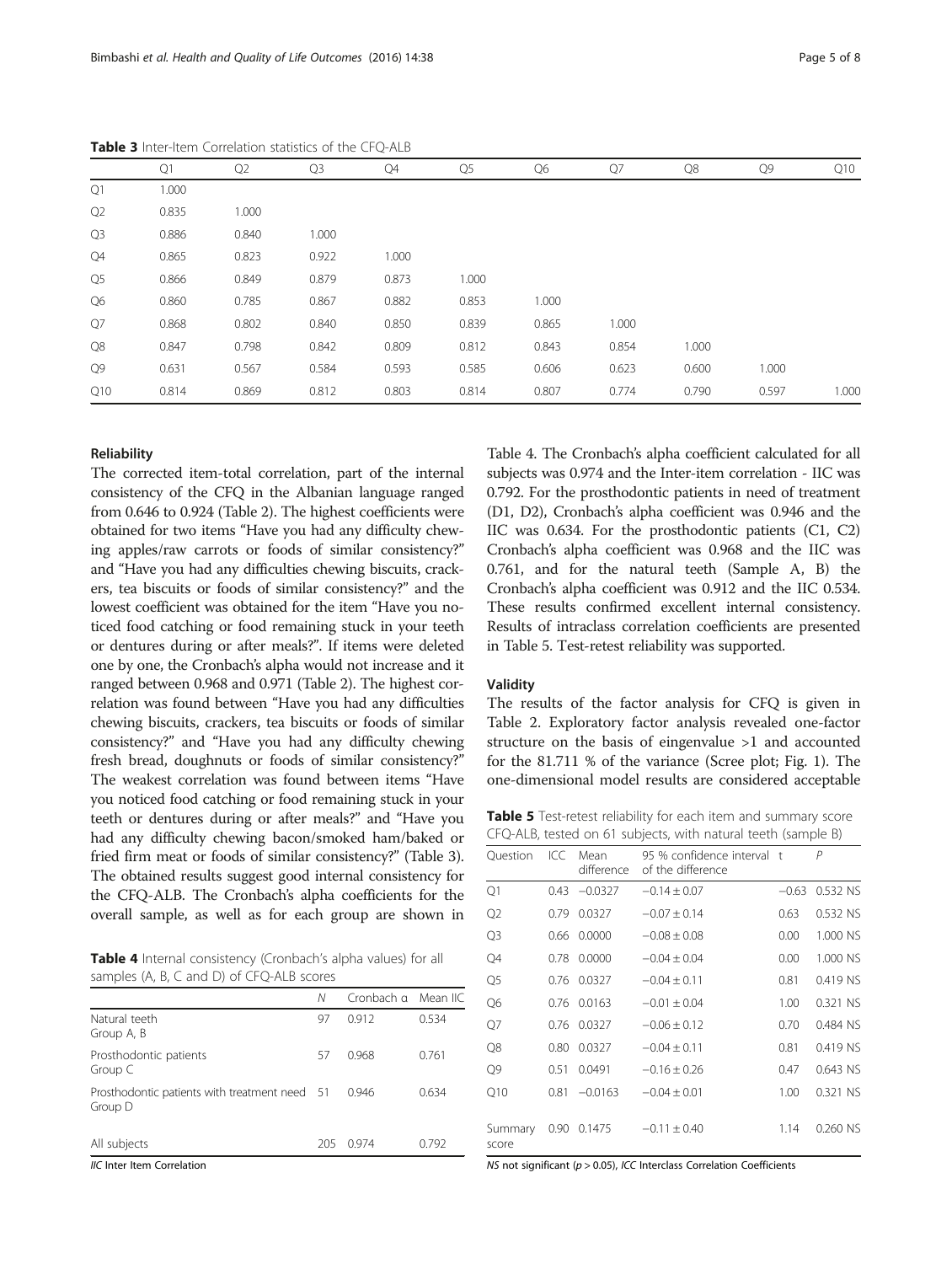<span id="page-5-0"></span>

corresponding to other published studies [\[24, 36](#page-7-0)]. Convergent validity was established by the strong relationship between the self-reported general satisfaction with chewing score and the CFQ-ALB summary score, as well as by statistically significant relationship between general satisfaction with chewing function and each item of the instrument (Table 6). The results of discriminant validity are presented in Table [7.](#page-6-0) Statistically significant differences between all sample groups was observed for each question, as well as for the CFQ summary score ( $p < 0.01$ ). The lowest scores pertaining to each individual question and the CFQ summary score in the NT samples (A,B),

Table 6 Convergent validity by Spearman's rank correlation between self reported general satisfaction with chewing and the CFQ summary score for all samples (A, B, C and D)

| Question       | General satisfaction with<br>chewing ability |
|----------------|----------------------------------------------|
| Q1             | $0.842$ <sup>**</sup>                        |
| Q2             | $0.814***$                                   |
| Q <sub>3</sub> | $0.857***$                                   |
| Q4             | $0.852***$                                   |
| Q <sub>5</sub> | $0.821***$                                   |
| Q6             | $0.797***$                                   |
| Q7             | $0.824***$                                   |
| Q8             | $0.828***$                                   |
| Q <sub>9</sub> | $0.614***$                                   |
| Q10            | $0.800***$                                   |
| Summary score  | 0.884                                        |

\*\*Correlation is significant at the 0.01 level (2-tailed)

followed by the FPD (C1,D1) with the highest scores in the RD (C2,D2).

#### Responsiveness

The responsiveness was confirmed by the significant difference between the baseline summary scores and the after treatment scores (Table [8\)](#page-6-0). The mean change between the baseline and the after treatment summary scores was  $15.57$  (SD = 2.49) ( $p < 0.001$ , Table [8\)](#page-6-0). The effect size for the CFQ-ALB summary score was 2.03.

#### **Discussion**

To our understanding, the present study represents the first appraisal of the psychometric properties of the CFQ in the Albanian language. It is very important for dentists to evaluate the patient reported outcomes of prosthodontic therapy. There are some instruments which are widely used for the assessment of the OHRQoL, such as the short form OHIP-14 questionnaire and the original OHIP-49 [[3, 5](#page-7-0), [13](#page-7-0), [37\]](#page-7-0). However, the OHIP questionnaire does not give a dentist full insight about the chewing function status or a change elicited by a provided treatment. To have an appropriate instrument for chewing ability assessment in the Republic of Kosovo it was decided to translate into Albanian language according to the appropriate principles and to test the translated CFQ's psychometric properties in the new cultural environment.

In this study the psychometric properties of the Albanian language version of the CFQ questionnaire were assessed, which was recently developed [[24](#page-7-0)] based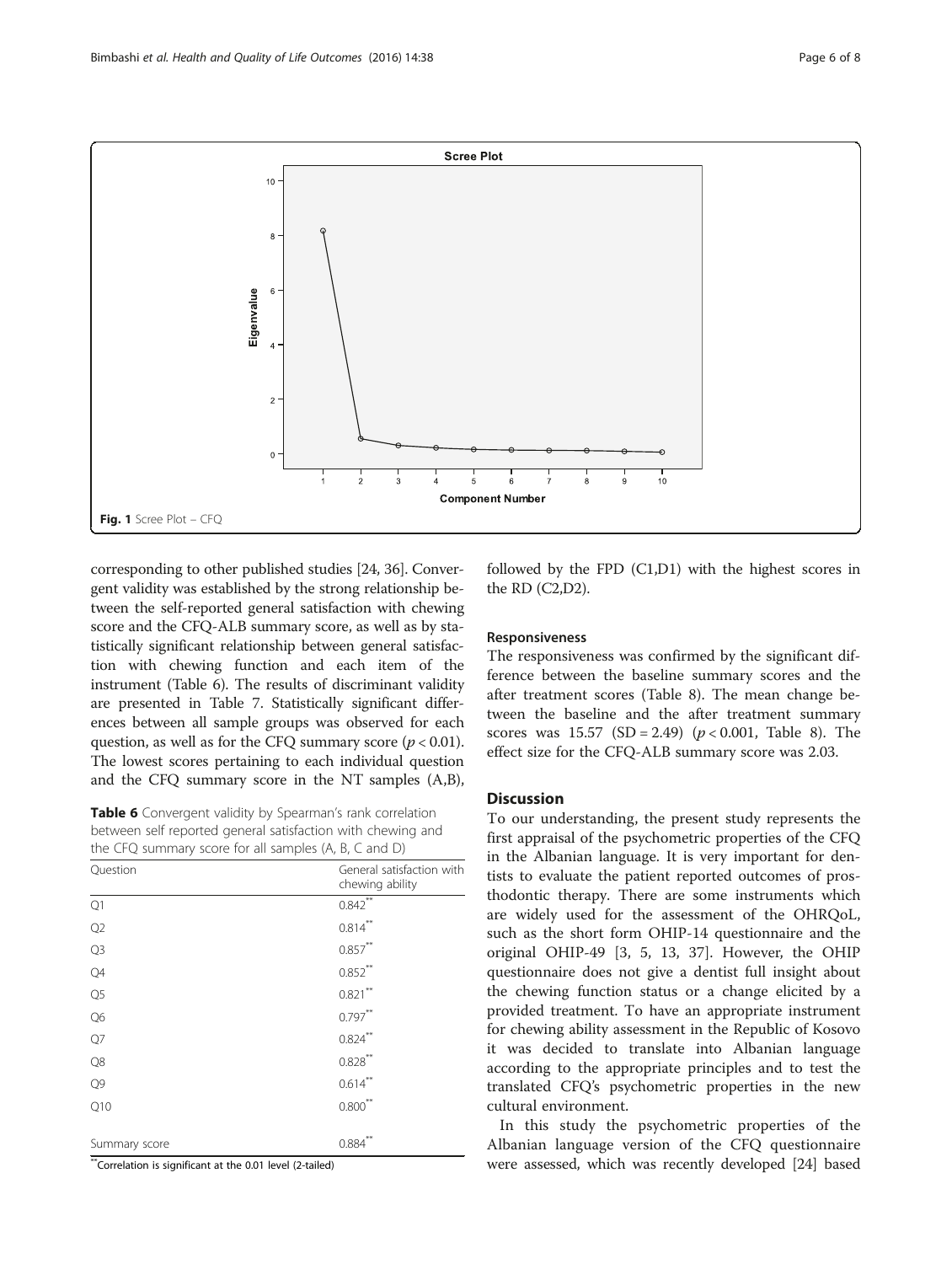| removable dentures wearers (C2, D2) |                       |       |           |        |         |  |
|-------------------------------------|-----------------------|-------|-----------|--------|---------|--|
| Question                            | Group                 | X     | <b>SD</b> | F      | P       |  |
| Q1                                  | Natural teeth         | 0.37  | 0.62      | 102.39 | < 0.001 |  |
|                                     | Fixed partial denture | 1.75  | 0.91      |        |         |  |
|                                     | Removable denture     | 2.25  | 1.06      |        |         |  |
| Q2                                  | Natural teeth         | 0.68  | 0.76      | 160.18 | < 0.001 |  |
|                                     | Fixed partial denture | 2.09  | 1.06      |        |         |  |
|                                     | Removable denture     | 3.31  | 0.84      |        |         |  |
| Q3                                  | Natural teeth         | 0.35  | 0.60      | 101.53 | < 0.001 |  |
|                                     | Fixed partial denture | 1.54  | 0.83      |        |         |  |
|                                     | Removable denture     | 2.08  | 0.91      |        |         |  |
| Q4                                  | Natural teeth         | 0.25  | 0.50      | 110.44 | < 0.001 |  |
|                                     | Fixed partial denture | 1.46  | 0.85      |        |         |  |
|                                     | Removable denture     | 1.96  | 0.89      |        |         |  |
| Q5                                  | Natural teeth         | 0.51  | 0.74      | 88.46  | < 0.001 |  |
|                                     | Fixed partial denture | 1.68  | 0.95      |        |         |  |
|                                     | Removable denture     | 2.53  | 1.14      |        |         |  |
| Q6                                  | Natural teeth         | 0.26  | 0.60      | 99.98  | < 0.001 |  |
|                                     | Fixed partial denture | 1.58  | 0.84      |        |         |  |
|                                     | Removable denture     | 1.90  | 0.90      |        |         |  |
| Q7                                  | Natural teeth         | 0.48  | 0.71      | 64.71  | < 0.001 |  |
|                                     | Fixed partial denture | 1.65  | 0.99      |        |         |  |
|                                     | Removable denture     | 2.14  | 1.11      |        |         |  |
| Q8                                  | Natural teeth         | 0.46  | 0.75      | 77.26  | < 0.001 |  |
|                                     | Fixed partial denture | 1.77  | 1.09      |        |         |  |
|                                     | Removable denture     | 2.25  | 0.96      |        |         |  |
| Q9                                  | Natural teeth         | 1.37  | 0.82      | 24.29  | < 0.001 |  |
|                                     | Fixed partial denture | 2.00  | 1.04      |        |         |  |
|                                     | Removable denture     | 2.41  | 0.88      |        |         |  |
| Q10                                 | Natural teeth         | 0.30  | 0.62      | 267.57 | < 0.001 |  |
|                                     | Fixed partial denture | 1.68  | 0.87      |        |         |  |
|                                     | Removable denture     | 3.25  | 0.82      |        |         |  |
| Summary score                       | Natural teeth         | 5.03  | 5.06      | 144.16 | < 0.001 |  |
|                                     | Fixed partial denture | 17.21 | 8.32      |        |         |  |
|                                     | Removable denture     | 24.10 | 7.85      |        |         |  |

<span id="page-6-0"></span>Table 7 Discriminat validity by comparison of each question and the CFQ summary scores between all sample groups: with natural teeth (sample A,B), fixed partial dentures (C1,D1) and

One-Way Anova, Sheffe post hoc

on patients' outcomes and with regards considering chewing function. The instrument was translated from English version into Albanian language consistent with international practices and it was adapted into the new cultural environment [[25](#page-7-0)]. The psychometric properties of the CFQ-ALB were satisfactory.

The use of internationally validated instruments is strongly suggested to allow international assessment of the results of national studies. Hence, the strength of

Table 8 Responsiveness of the CFQ-ALB tested on the 51 prosthodontic patients (sample D1 and D2)

|                         | Before treatment | After treatment  |       |          |
|-------------------------|------------------|------------------|-------|----------|
| Item                    | $x \pm SD$       | $X \pm SD$       | Τ     | р        |
| Q1                      | $2.67 \pm 0.93$  | $1.06 \pm 0.54$  | 16,52 | $0.001*$ |
| Q2                      | $3.06 \pm 1.01$  | $1.55 \pm 0.94$  | 13,75 | $0.001*$ |
| Q <sub>3</sub>          | $2.35 \pm 0.84$  | $0.92 \pm 0.52$  | 12,68 | $0.001*$ |
| Q4                      | $2.27 \pm 0.80$  | $0.84 \pm 0.50$  | 11,96 | $0.003*$ |
| Q <sub>5</sub>          | $2.76 \pm 1.03$  | $1.25 \pm 0.82$  | 11,94 | $0.001*$ |
| Q6                      | $2.31 \pm 0.84$  | $0.94 \pm 0.54$  | 10,70 | $0.001*$ |
| Q7                      | $2.65 \pm 0.93$  | $0.90 \pm 0.64$  | 13,33 | $0.001*$ |
| Q8                      | $2.69 \pm 1.05$  | $1.00 \pm 0.66$  | 11,70 | $0.001*$ |
| Q9                      | $2.80 \pm 0.75$  | $1.04 \pm 0.63$  | 14,62 | $0.001*$ |
| Q10                     | $2.76 \pm 1.01$  | $1.25 \pm 1.02$  | 12,25 | $0.001*$ |
| Summary score           | $26.33 \pm 7.67$ | $10.76 \pm 5.18$ | 17,09 | $0.000*$ |
| $*_p$ < 0.001; (df) =50 |                  |                  |       |          |

study includes all necessary steps and pilot testing, as suggested for an appropriate validation of the instruments. Consequently, good psychometric properties of the CFQ-ALB will allow further research regarding chewing normative values in general populations and/or prosthodontics patient groups of the Republic of Kosovo. As diversity in norms and values across cultures may exist, the trans-cultural comparisons of CFQ-ALB will also allow correlation of the obtained results from Kosovo with the results obtained from more developed countries with different cultures. Few limitations of the study must be considered. First, expert group ratings were not performed in this study. Second, the test-retest reliability was performed with a consecutive rather than random sample, which was compromised by including dental students with natural teeth and not including participants with lower education. Third, generalizability of the findings may be limited as group A comprised bank employees who are considered to be highly educated and who generate higher income. Therefore, a potential variety bias in our sample cannot be completely excluded.

#### Conclusion

The original version of CFQ was translated and adapted effectively into a new cultural environment in the Albanian language, in the Republic of Kosovo. The obtained results confirmed the reliability of the instrument for determining chewing function in research and clinical trials in the Republic of Kosovo. The CFQ-ALB could set aside the use of the questionnaire for controlling the quality appraisal of the prosthodontic therapy, improving chewing ability achieved after treatment, instantly at clinic without the use of any special equipment or time consumption. It is short and practical, simple to use and it is appropriate for the measurement of a self-perceived chewing function, which